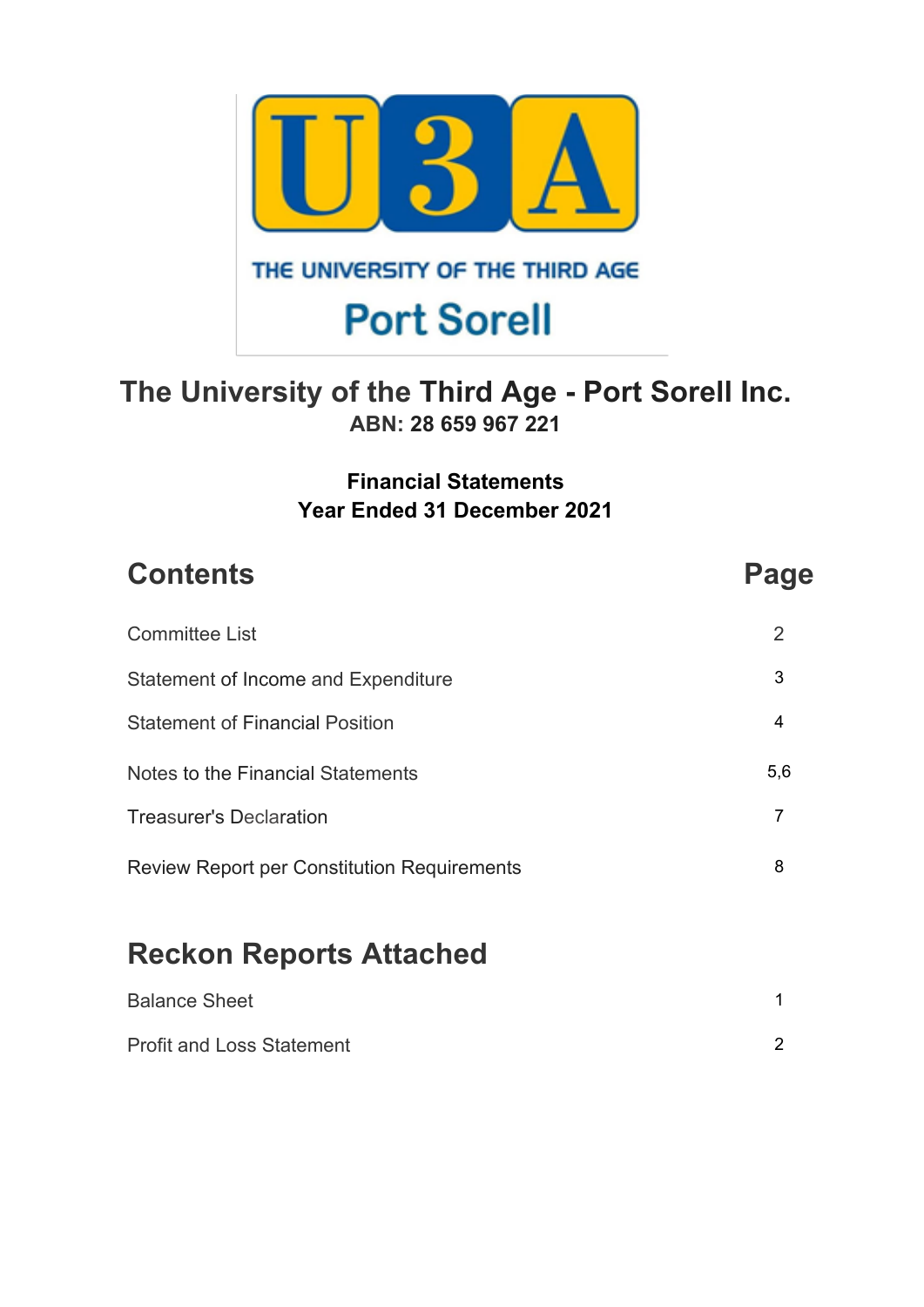## **The University of the Third Age - Port Sorell Inc.**

## **Committee Details 2021**

**President** Jim Rudling

**Vice President** Tricia Vierra

**Secretary** Tom Kingston

**Treasurer & Public Officer** Anne Turner

**Other Committee Members**

4 Paradise Place Hawley Beach, Tas 7307

49 Hiller Street Devonport, Tas 7310

35 Sunhaven Drive Port Sorell, Tas 7307

1 River Esplanade Port Sorell, Tas 7307

Chrissie York 56 Jefkins Drive Port Sorell, Tas 7307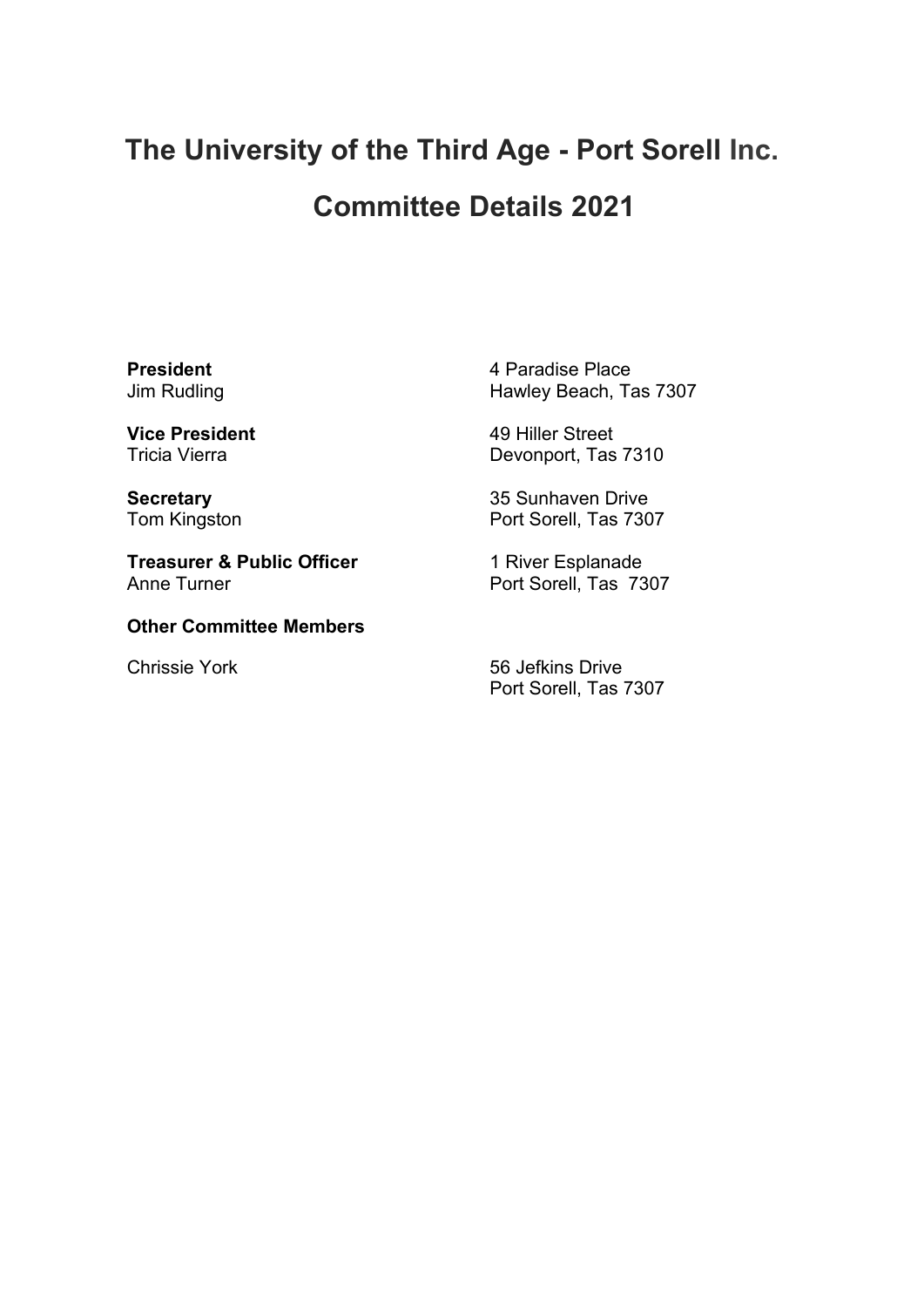## **The University of the Third Age- Port Sorell Inc.**

### **Statement of Income and Expenditure Year Ended 31 December 2021**

| <b>Income</b>                                   | <b>Note</b>    | 2021<br>\$ | 2020<br>$\mathfrak{S}$ |
|-------------------------------------------------|----------------|------------|------------------------|
| <b>Membership Subscriptions</b>                 |                | 18,819     | 16,786                 |
| <b>Grants Received</b>                          | 3              | 0          | 625                    |
| <b>Member Venue Contributions</b>               | $\overline{4}$ | 18,158     | 3,239                  |
| Event Income/Other Income                       | 5              | 1,413      | 717                    |
| <b>TOTAL INCOME</b>                             |                | 38,390     | 21,367                 |
|                                                 |                |            |                        |
| <b>Expenditure</b>                              |                |            |                        |
| <b>Bank Fees and charges</b>                    |                | 84         | 37                     |
| <b>Affiliation and License Fees</b>             |                | 225        | 229                    |
| Communications and IT                           |                | 2,465      | 2,173                  |
| <b>Equipment and Materials Purchased</b>        | 6              | 3,430      | 1,393                  |
| <b>Office Expenses, Printing and Stationery</b> |                | 844        | 1,200                  |
| Insurance                                       |                | 1,334      | 2,134                  |
| <b>Promotional Expenses</b>                     |                | 10         | 757                    |
| <b>Professional Subscriptions</b>               |                | 230        | $\overline{0}$         |
| <b>Repairs and Maintenance</b>                  |                | 275        | $\overline{0}$         |
| <b>Sundry Expenses</b>                          | $\overline{7}$ | 2,329      | 1,353                  |
| <b>Venue Hire</b>                               | 8              | 17,823     | 12,151                 |
| <b>Function Costs</b>                           |                | 1,047      | 619                    |
| <b>TOTAL EXPENDITURE</b>                        |                | 30,096     | 22,046                 |
| <b>NET SURPLUS (DEFICIT)</b>                    |                | 8,294      | (679)                  |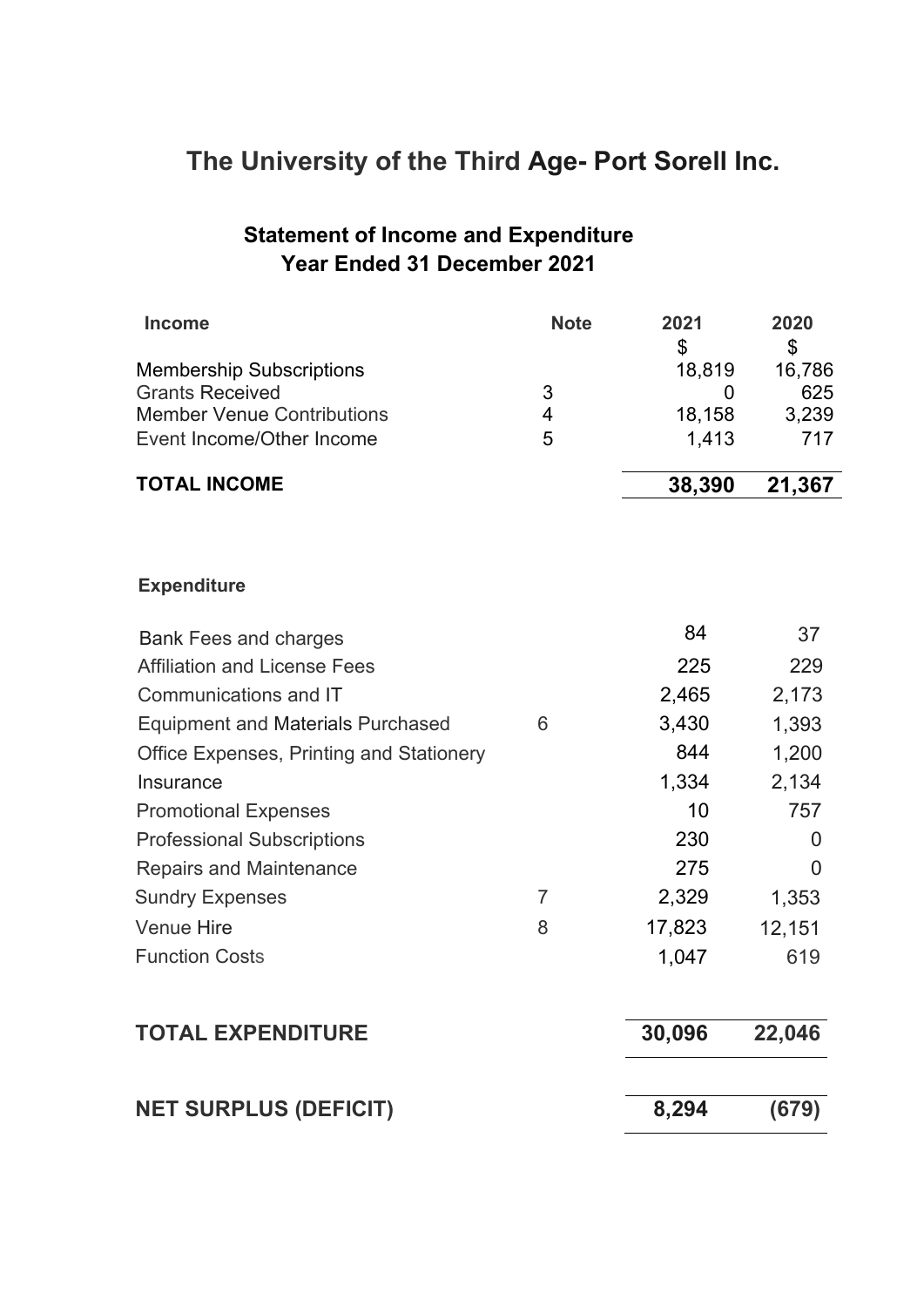## **The University of the Third Age- Port Sorell Inc.**

### **Statement of Financial Position at 31st December 2021**

| <b>Accumulated Funds</b>                     | 2021<br>S | 2020<br>\$ |
|----------------------------------------------|-----------|------------|
| Beginning of the year                        | 40,404    | 41,083     |
| Surplus/(Deficit)                            | 8,294     | (679)      |
| <b>Accumulated Funds at end of year</b>      | 48,698    | 40,404     |
| <b>Represented by:</b>                       |           |            |
| Cash at Bank - Bendigo Bank                  |           |            |
| <b>Cheque Account</b>                        | 30,915    | 25,799     |
| <b>Debit Card</b>                            | 953       | 650        |
| Petanque                                     | 0         | 1,243      |
| <b>Alternative Premises Contingency Fund</b> | 20,000    | 20,000     |
| <b>Office Float</b>                          | 70        | 70         |
| <b>Telstra Refund Receivable</b>             | 0         | 207        |
|                                              | 51,938    | 47,969     |
| <b>Less Liabilities</b>                      |           |            |
| <b>Member Subscriptions in Advance</b>       | 3,240     | 7,565      |
| <b>NET ASSETS</b>                            | 48,698    | 40,404     |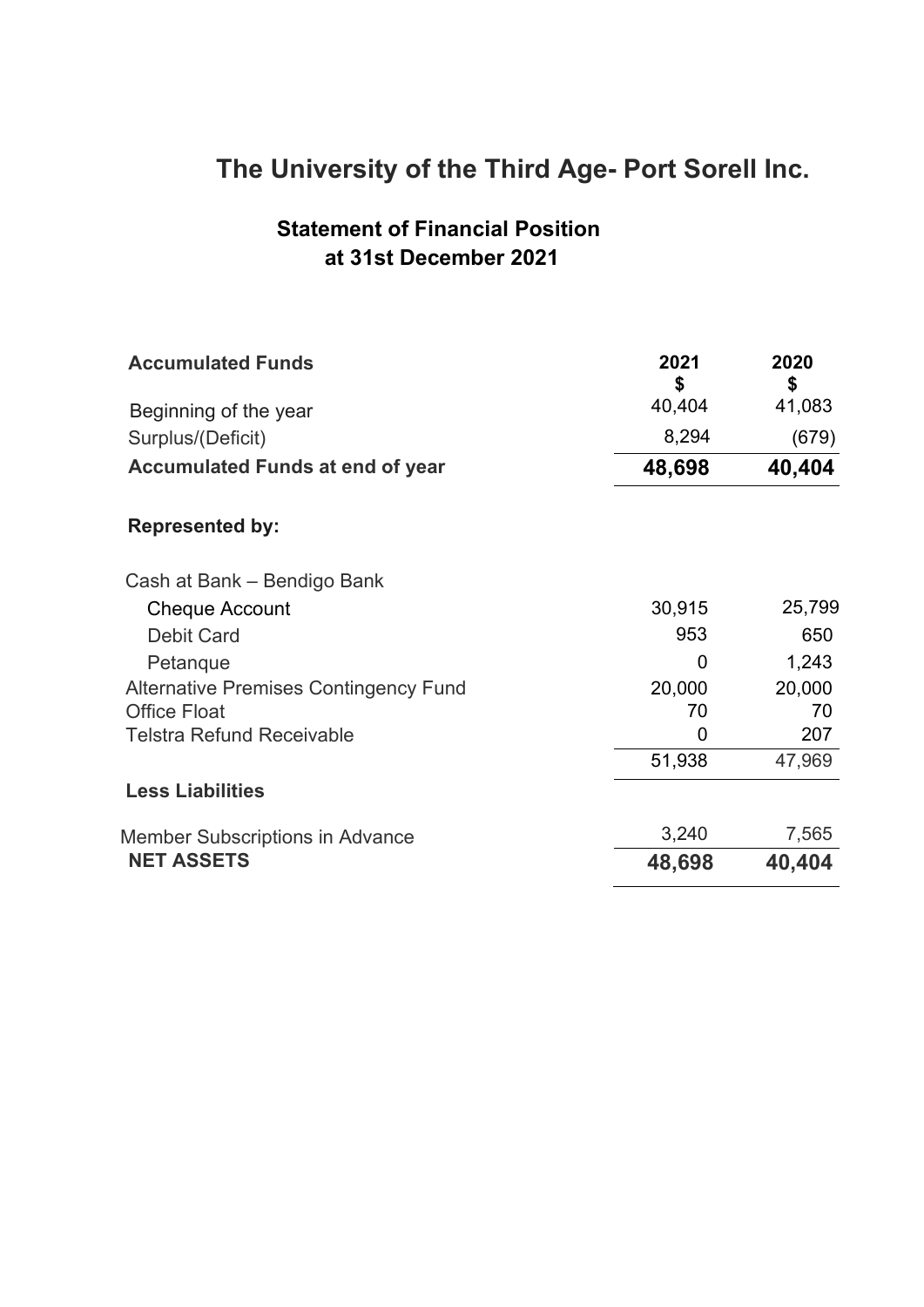## **The University of the Third Age - Port Sorell Inc.**

### **Notes to Financial Statements Year Ended 31 December 2021**

#### **1. Accounting Policies**

These financial statements are a special purpose financial report prepared for the information of members and to satisfy the reporting and disclosure requirements of the Association Incorporation Act (Tas mania)

The committee has determined that University of the Third Age - Port Sorell Inc is not a reporting entity and therefore is not required to apply Australian Accounting Standards or other mandatory professional reporting requirements in the preparation and presentation of the financial statements.

These financial statements have generally been prepared on a cash basis whereby items are brought to account as they are received or paid by U3A Port Sorell.

#### **2. Member's Guarantee**

If U3A Port Sorell is wound up, the Constitution states that each member is required to contribute a maximum of \$1 towards any outstanding obligations of the association. At 31 December 2021 the number of members was 437

#### **3. Grants in 2021**

No grants were received during this year

#### **4. Other Member contributions**

Members contribute towards venue costs of some programs or events (via gold coin donations in Piggy Banks), including the end of year events.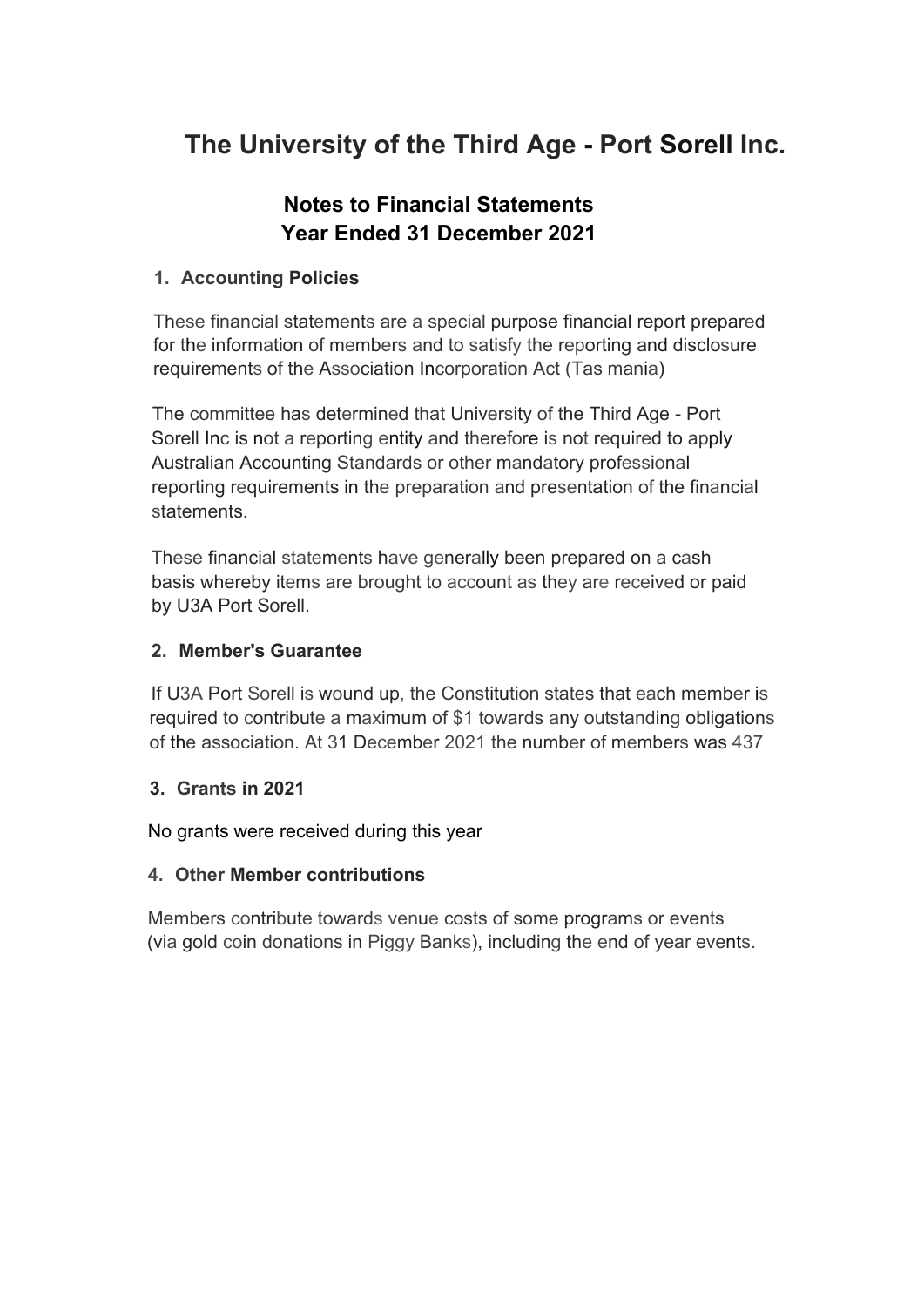#### **5. Other Income/Fundraising**

This Item summarises the overall return from several functions, donations and events conducted during the year.

| Event Income               | -850            |
|----------------------------|-----------------|
| Other Donations and sundry | $\text{\$}$ 562 |
|                            | \$1,412         |

#### **6. Equipment Purchased**

All equipment purchased is detailed in an asset register. However, no value is placed on such equipment in determining the financial position of U3A Port Sorell

#### **7. Sundry Expenses**

This Item covers sundry expenses paid during the year with details provided as follows:

| Other sundry expenses             | \$ | 469<br>2.329 |
|-----------------------------------|----|--------------|
| Lanyards                          | \$ | 825          |
| <b>Cleaning Products re Covid</b> | \$ | 146          |
| <b>Anzac Day Wreath</b>           | \$ | 80           |
| <b>Committee Lunch</b>            | S  | 114          |
| <b>Volunteers Lunch</b>           | \$ | 595          |
| <b>Donations</b>                  | S  | 100          |

#### **8. Venue Hire**

| Venue Hire (Other than Banksia Centre) | \$4.450   |
|----------------------------------------|-----------|
|                                        | \$ 17,823 |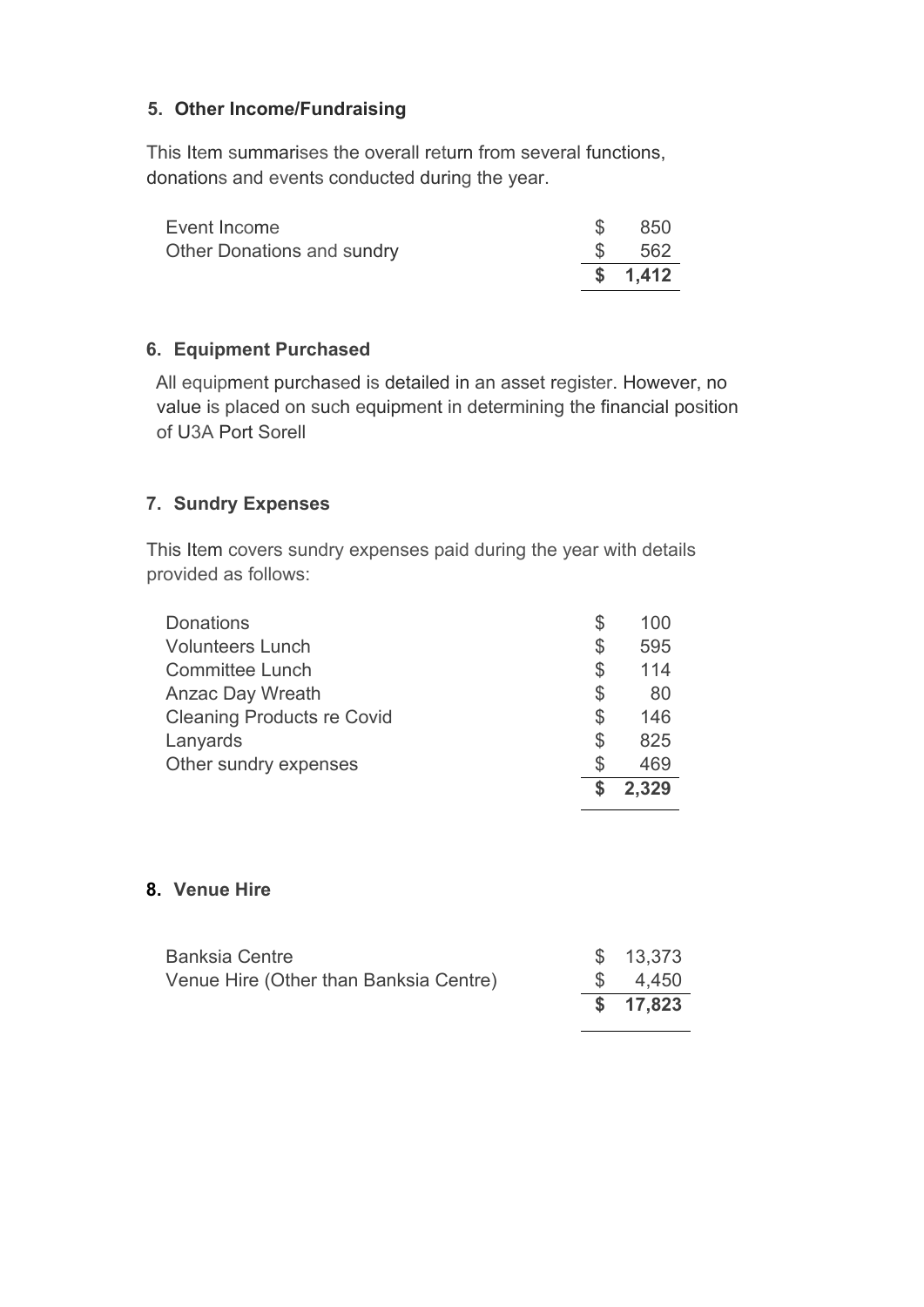## **The University of the Third Age- Port Sorell Inc.**

### **Treasurer's Declaration Year Ended 31st December 2021**

### **In the opinion of the Treasurer:**

- a) This financial report presents fairly the financial position of University of the Third Age - Port Sorell Inc. at 31 December 2021 and it's performance for the year ended on that date in accordance with the accounting policies outlined in Note 1 to the financial statements.
- b) This financial report satisfies the reporting and disclosure requirements of the Associations Incorporation Act (Tasmania) 1964 to prepare accounts.
- c) At the date of this statement, there are reasonable grounds to believe that University of the Third Age - Port Sorell Inc. is able to pay its debts as and when they fall due.

Signed:

#### **Anne Turner**

Date: 14 February 2022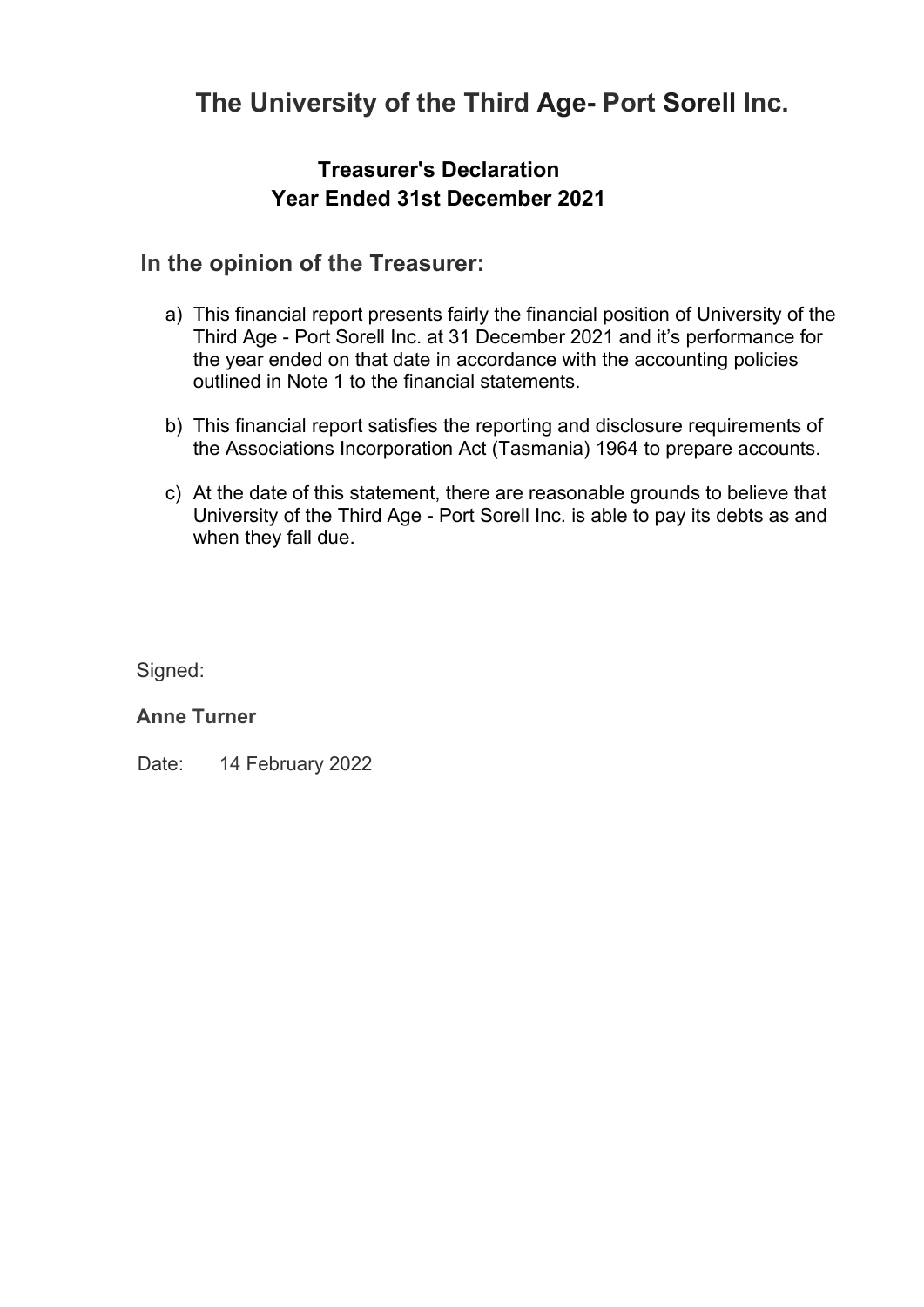To the Members of University of the Third Age Port Sorell Inc

#### Report on the Financial Report

I have reviewed the accompanying annual financial report of The University of the Third Age Port Sorell Inc, for the year ended 31 December 2021, which comprises Statement of Income and Expenditure, Statement of Financial Position and Notes to the Financial **Statements** 

#### Responsibility for the Financial Report

The Committee of the Association is responsible for the preparation of the annual financial report that gives a true and fair view in accordance with applicable Accounting Standards and the Association Incorporations Act (Tasmania) This responsibility includes establishing and maintaining internal control relevant to the preparation and fair presentation of the financial report which is free from material misstatement, whether due to fraud or error, selecting appropriate accounting policies, and making accounting estimates that are reasonable in the circumstances

#### Reviewer's Responsibility

My responsibility is to express an opinion on the financial report based on my review. Paragraph 9 of the Constitution of the organisation requires a review of the accounts to be conducted by an Independent Reputable Person, and as such, this review is not an audit, but is to comply with Paragraph 9.

My review of the financial report provided to me by the Association treasurer, did not include verifying amounts recorded, or confirming valuation, but simply looked at the reasonableness of the report presented to me, in conjunction with a limited amount of third party documentation.

Accordingly, I do not express an audit opinion, and have not attempted to obtain assurance regarding the accuracy of the financial information provided in the report as presented to me.

#### **Conclusion**

Based on my limited review, which is not an audit, nothing has come to my attention that causes me to believe that the annual financial report of University of the Third Age Port Sorell Inc does not present fairly, in all material respects, the association's financial position at 31 December 2021, and of its financial performance and its cash flows for the year ended on that date in accordance with and as noted in Note 1

Peter Sherriff, Archer Street, Port Sorell Dated: 22 February 2022

\_\_\_\_\_\_\_\_\_\_\_\_\_\_\_\_\_\_\_\_\_\_\_\_\_\_\_\_\_\_\_\_\_\_\_\_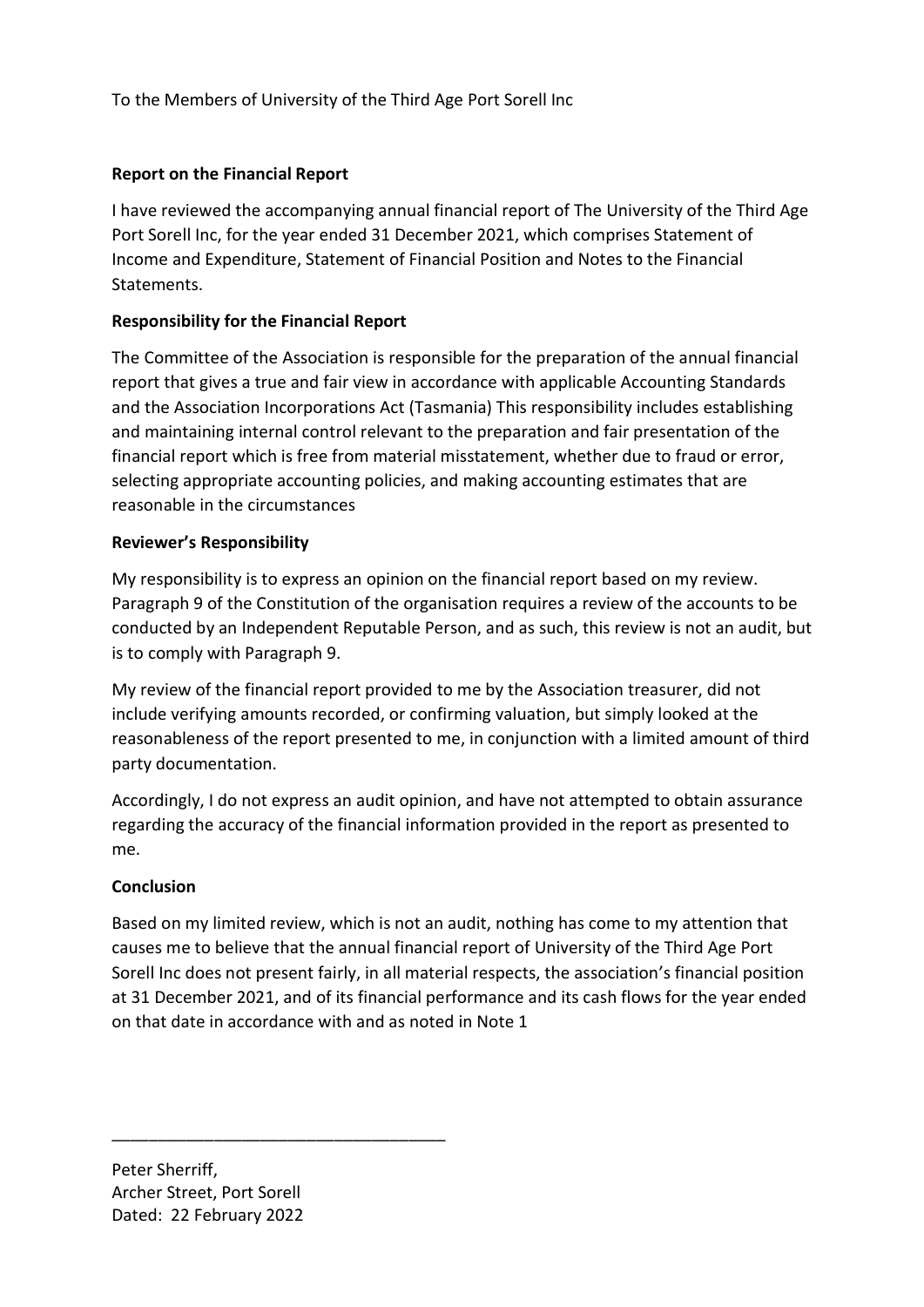## **Balance sheet**

### U3A Port Sorell For the year ending 31 December 2021 vs as at 31 December 2020, cash basis

| <b>ACCOUNT NAME</b>                            |                                  |             | <b>BALANCE COMPARISON</b><br><b>BALANCE</b> |
|------------------------------------------------|----------------------------------|-------------|---------------------------------------------|
| <b>ASSETS</b>                                  |                                  |             |                                             |
| <b>CURRENT ASSETS</b>                          |                                  |             |                                             |
| Bank - U3A Debit Card                          |                                  | \$953.63    | \$650.00                                    |
| Bank - Cheque Account                          |                                  | \$50,914.60 | \$45,798.58                                 |
| Telstra Credit Receivable                      |                                  |             | \$207.34                                    |
| Bank Account - Petanque                        |                                  |             | \$1,242.55                                  |
| Office/Petty Cash Floats                       |                                  | \$70.00     | \$70.00                                     |
|                                                | <b>TOTAL CURRENT ASSETS</b>      | \$51,938.23 | \$47,968.47                                 |
|                                                | <b>TOTAL ASSETS \$51,938.23</b>  |             | \$47,968.47                                 |
| <b>LIABILITIES</b>                             |                                  |             |                                             |
| <b>CURRENT LIABILITIES</b>                     |                                  |             |                                             |
| Subscriptions in Advance                       |                                  | \$3,285.00  | \$7,564.00                                  |
|                                                | <b>TOTAL CURRENT LIABILITIES</b> | \$3,285.00  | \$7,564.00                                  |
|                                                | <b>TOTAL LIABILITIES</b>         | \$3,285.00  | \$7,564.00                                  |
|                                                | <b>NET ASSETS</b>                | \$48,653.23 | \$40,404.47                                 |
| <b>EQUITY</b>                                  |                                  |             |                                             |
| <b>Opening Balance Equity</b>                  |                                  | \$10,403.00 | \$10,403.00                                 |
| Retained Earnings Surplus/(Accumulated Losses) |                                  | \$30,001.47 | \$30,680.10                                 |
| Current year earnings                          |                                  | \$8,248.76  | $- $678.63$                                 |
|                                                | <b>TOTAL EQUITY</b>              | \$48,653.23 | \$40,404.47                                 |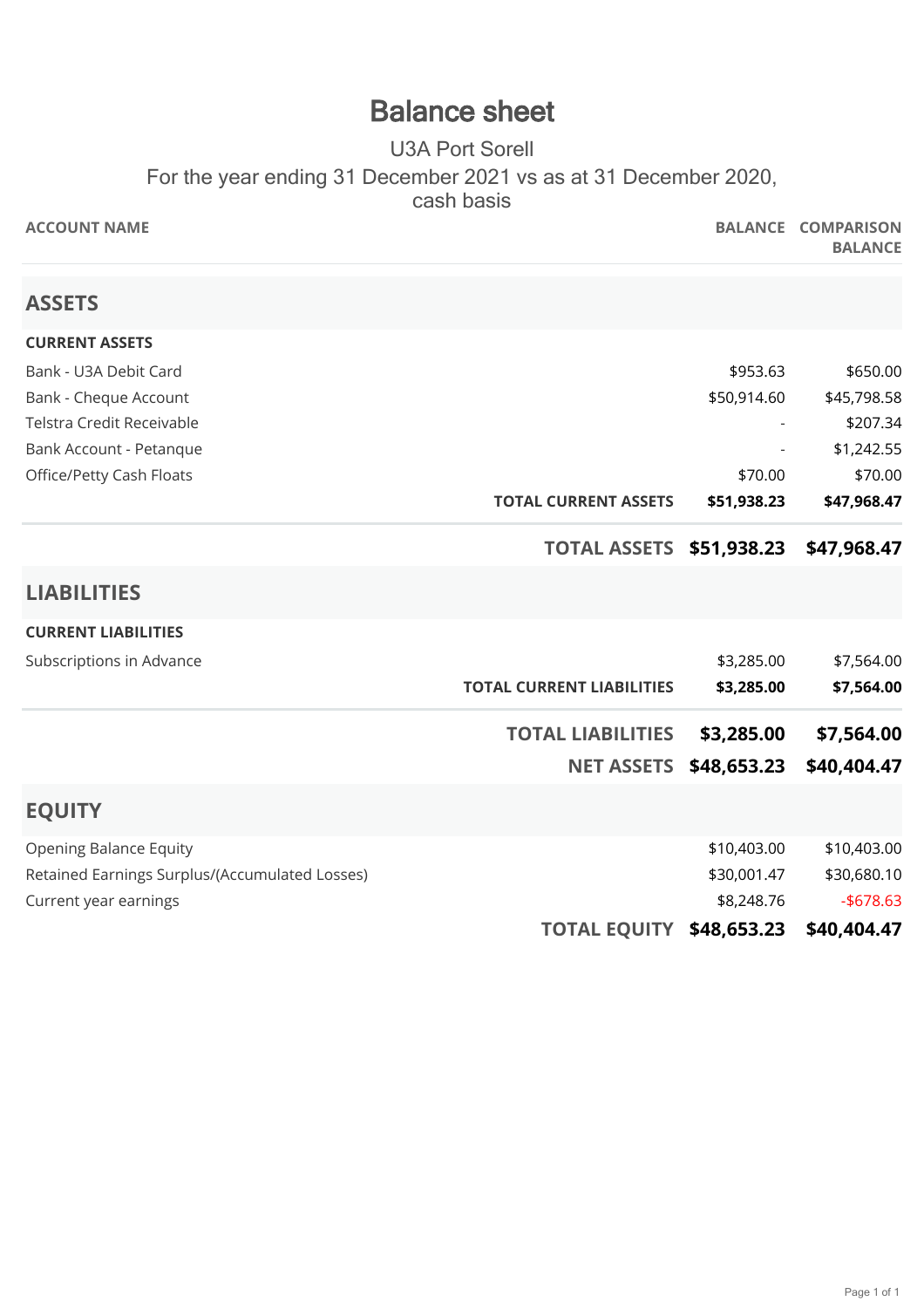## **Profit and loss**

### U3A Port Sorell For the year ending 31 December 2021 vs 1 January to 31 December 2020, cash basis

| <b>ACCOUNT</b>                                |                                    | AMOUNT COMPARISON<br><b>AMOUNT</b> |
|-----------------------------------------------|------------------------------------|------------------------------------|
| <b>INCOME</b>                                 |                                    |                                    |
| Telstra Credit re Modem                       |                                    | \$350.00                           |
| Subscriptions                                 |                                    |                                    |
| Subscriptions - Current Year                  | \$18,774.00                        | \$16,786.00                        |
| <b>Total Subscriptions</b>                    | \$18,774.00                        | \$16,786.00                        |
| Member Venue Contributions                    | \$18,158.42                        | \$3,239.05                         |
| <b>Grants Received</b>                        |                                    | \$625.00                           |
| Event Income                                  | \$850.45                           | \$328.90                           |
| Donations, Fundraising and Sundry Income      | \$562.05                           | \$38.52                            |
|                                               | <b>TOTAL INCOME</b><br>\$38,344.92 | \$21,367.47                        |
|                                               | <b>GROSS PROFIT</b><br>\$38,344.92 | \$21,367.47                        |
| <b>EXPENSES</b>                               |                                    |                                    |
| Professional Subscriptions                    | \$230.00                           |                                    |
| U3A On-line Courses                           |                                    | \$660.00                           |
| <b>Sundry Program Consumables</b>             | \$48.81                            | \$256.77                           |
| Petanque Expenses                             |                                    | \$40.00                            |
| Gifts - Volunteers                            |                                    | \$756.80                           |
| Repairs and Maintenance                       | \$275.00                           |                                    |
| Donations                                     | \$100.00                           |                                    |
| <b>Function costs</b>                         | \$1,046.45                         | \$619.20                           |
| Bank fees & charges                           | \$84.25                            | \$37.34                            |
| Affiliation and Licences                      | \$224.52                           | \$229.00                           |
| Communications and IT                         |                                    |                                    |
| IT development                                | \$418.81                           |                                    |
| Telephone and Internet                        | \$1,295.70                         | \$1,160.01                         |
| Software Costs                                | \$750.48                           | \$1,012.86                         |
| Total Communications and IT                   | \$2,464.99                         | \$2,172.87                         |
| <b>Equipment and Material Purchases</b>       |                                    |                                    |
| Program Delivery                              | \$2,495.00                         | \$334.84                           |
| Office and Administration                     | \$934.98                           | \$1,057.95                         |
| <b>Total Equipment and Material Purchases</b> | \$3,429.98                         | \$1,392.79                         |
| Insurance                                     | \$1,334.35                         | \$2,133.74                         |
| Office Expenses                               |                                    | \$167.00                           |